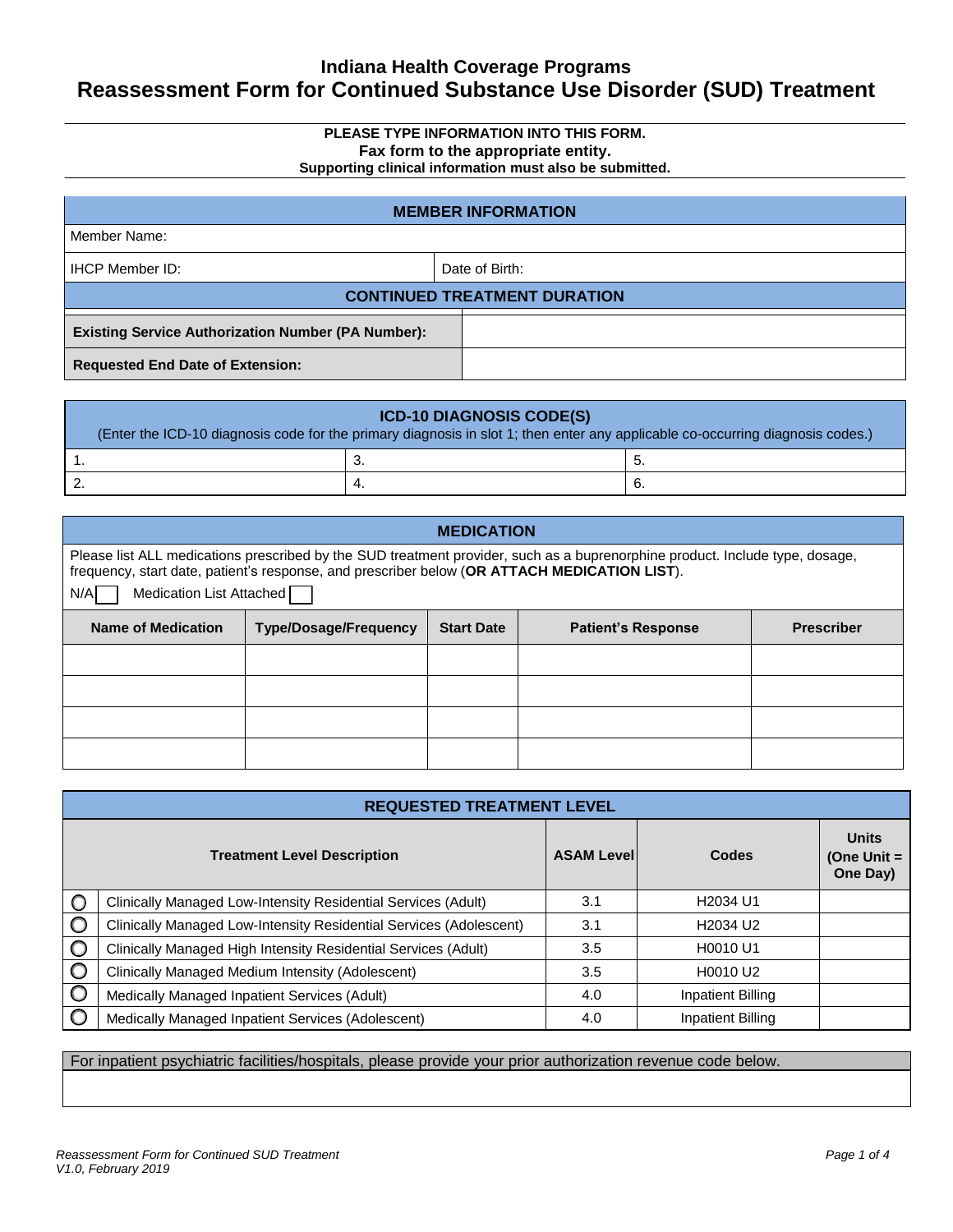# **Reassessment Form for Continued Substance Use Disorder (SUD) Treatment**

| <b>ASSESSMENT</b><br>(Make one selection for each dimension.) |                                                                                                                                                          |  |  |
|---------------------------------------------------------------|----------------------------------------------------------------------------------------------------------------------------------------------------------|--|--|
|                                                               | <b>DIMENSION 1   Acute Intoxication and/or Withdrawal Potential</b>                                                                                      |  |  |
|                                                               | No withdrawal                                                                                                                                            |  |  |
|                                                               | Minimal risk of severe withdrawal                                                                                                                        |  |  |
|                                                               | Moderate risk of severe withdrawal                                                                                                                       |  |  |
|                                                               | No withdrawal risk, or minimal or stable withdrawal                                                                                                      |  |  |
|                                                               | At minimal risk of severe withdrawal                                                                                                                     |  |  |
| O                                                             | Patient has the potential for life threatening withdrawal                                                                                                |  |  |
|                                                               | Patient has life threatening withdrawal symptoms, possible or experiencing seizures or delirium tremens (DTs) or other<br>adverse reactions are imminent |  |  |

| <b>DIMENSION 2   Biomedical Conditions/Complications</b>                                                                                                 |  |  |
|----------------------------------------------------------------------------------------------------------------------------------------------------------|--|--|
| None or not sufficient to distract from treatment                                                                                                        |  |  |
| None/stable or receiving concurrent treatment - moderate stability                                                                                       |  |  |
| Require 24-hour medical monitoring, but not intensive treatment                                                                                          |  |  |
| Severe instability requires 24-hour medical care in licensed medical facility. May be the result of life threatening withdrawal or<br>other co-morbidity |  |  |

| <b>DIMENSION 3   Emotional/Behavioral/Cognitive Conditions</b> |                                                                                                        |  |
|----------------------------------------------------------------|--------------------------------------------------------------------------------------------------------|--|
|                                                                | None or very stable                                                                                    |  |
|                                                                | Mild severity, with potential to distract from recovery; needs monitoring                              |  |
|                                                                | Mild to moderate severity with potential to distract from recovery; needs to stabilize                 |  |
|                                                                | None or minimal; not distracting to recovery                                                           |  |
|                                                                | Mild to moderate severity; needs structure to focus on recovery                                        |  |
| $\circ$                                                        | Demonstrates repeated inability to control impulses, or unstable with symptoms requiring stabilization |  |
|                                                                | Moderate severity needs 24-hour structured setting                                                     |  |
|                                                                | Severely unstable requires 24-hour psychiatric care                                                    |  |

| <b>DIMENSION 4   Readiness to Change</b> |                                                                                                                                                                                                      |  |
|------------------------------------------|------------------------------------------------------------------------------------------------------------------------------------------------------------------------------------------------------|--|
|                                          | Readiness for recovery but needs motivating and monitoring strategies to strengthen readiness, or needs ongoing<br>monitoring and disease management                                                 |  |
|                                          | Has variable engagement in treatment, lack of awareness of the seriousness of substance use and/or coexisting mental<br>health problems. Requires treatment several times per week to promote change |  |
|                                          | Has variable engagement in treatment, lack of awareness of the seriousness of substance use and/or coexisting mental<br>health problems. Requires treatment almost daily to promote change           |  |
|                                          | Open to recovery but requires structured environment                                                                                                                                                 |  |
|                                          | Has little awareness of need for change due to cognitive limitations and addiction and requires interventions to engage to<br>stay in treatment                                                      |  |
| O                                        | Has marked difficulty with treatment or opposition due to functional issues or ongoing dangerous consequences                                                                                        |  |
|                                          | Poor impulse control, continues to use substances despite severe negative consequences (medical, physical or situational)<br>and requires a 24-hour structured setting                               |  |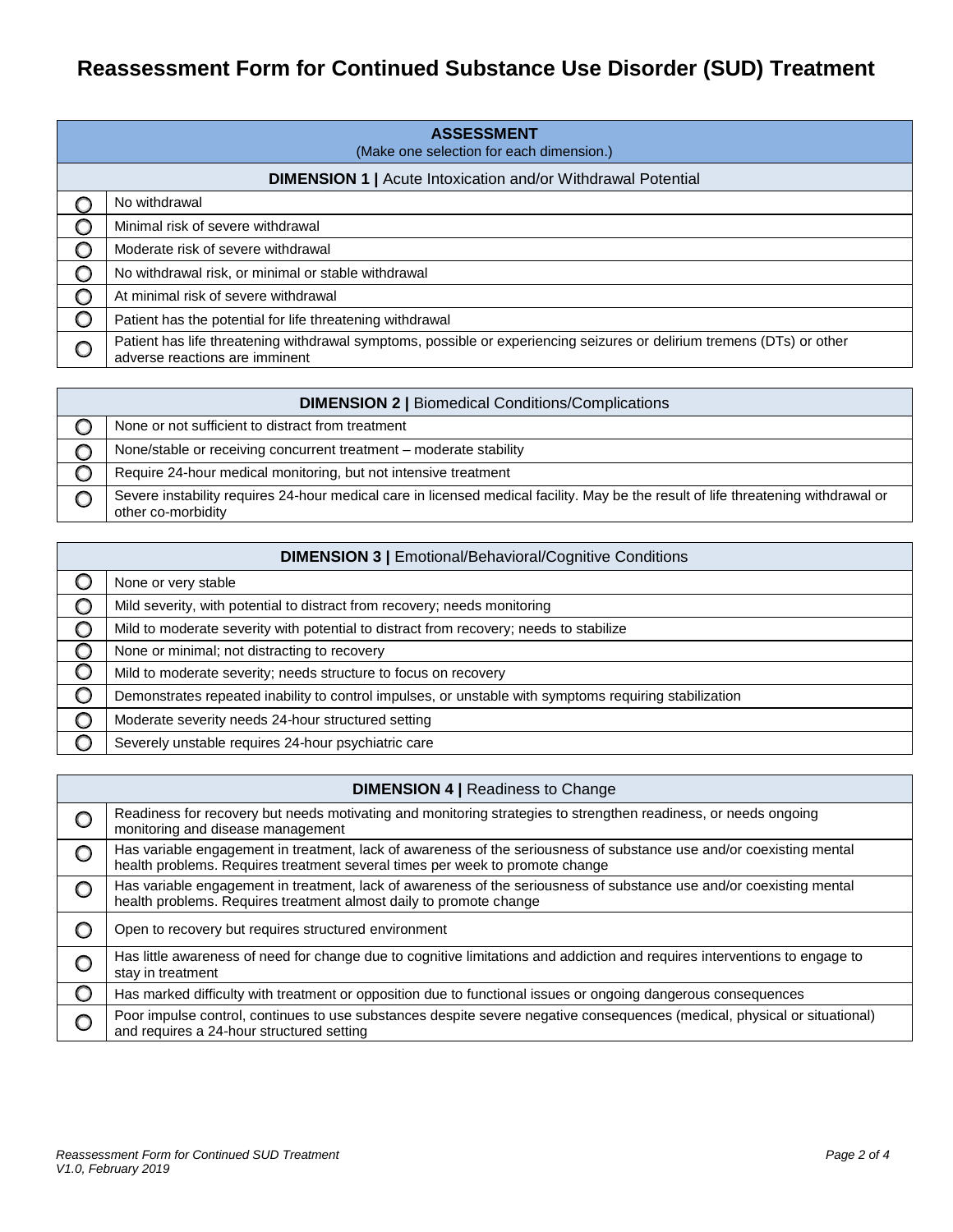# **Reassessment Form for Continued Substance Use Disorder (SUD) Treatment**

| <b>DIMENSION 5   Relapse, Continued Use or Continued Problem Potential</b> |                                                                                                                                                                                                                         |  |
|----------------------------------------------------------------------------|-------------------------------------------------------------------------------------------------------------------------------------------------------------------------------------------------------------------------|--|
| O                                                                          | Minimal support required to control use, needs support to change behaviors                                                                                                                                              |  |
| $\circ$                                                                    | High likelihood of relapse/continued use or addictive behaviors, requires services several times per week                                                                                                               |  |
| $\circ$                                                                    | Intensification of addiction and/or mental health issues and has not responded to active treatment provided in a lower levels of<br>care. High likelihood of relapse, requires treatment almost daily to promote change |  |
| $\circ$                                                                    | Understands relapse but needs structure                                                                                                                                                                                 |  |
|                                                                            | Has little awareness of need for change due to cognitive limitations and addiction and requires interventions to engage to stay<br>in treatment                                                                         |  |
| $\circ$                                                                    | Does not recognize the severity of treatment issues, has cognitive and functional deficits                                                                                                                              |  |
|                                                                            | Unable to control use, requires 24-hour supervision, imminent dangerous consequences                                                                                                                                    |  |

| <b>DIMENSION 6   Recovery/Living Environment</b> |                                                                                                              |  |
|--------------------------------------------------|--------------------------------------------------------------------------------------------------------------|--|
|                                                  | Supportive recovery environment and patient has skills to cope with stressors                                |  |
|                                                  | Not a fully supportive environment but patient has some skills to cope                                       |  |
|                                                  | Not a supportive environment but can find outside supportive environment                                     |  |
|                                                  | Environment is dangerous, patient needs 24-hour structure to learn to cope                                   |  |
|                                                  | Environment is imminently dangerous, patient lacks skills to cope outside of a highly structured environment |  |

### **DOCUMENT THE FOLLOWING IN THE BOXES BELOW OR ATTACH A SUMMARY PAGE. SUPPORTING CLINIAL INFORMATION MAY BE ATTACHED TO THIS FORM.**

**1.** Describe how the member is progressing under the current treatment plan, including the member's engagement in treatment.

**2.** Document the revised treatment plan and goals.